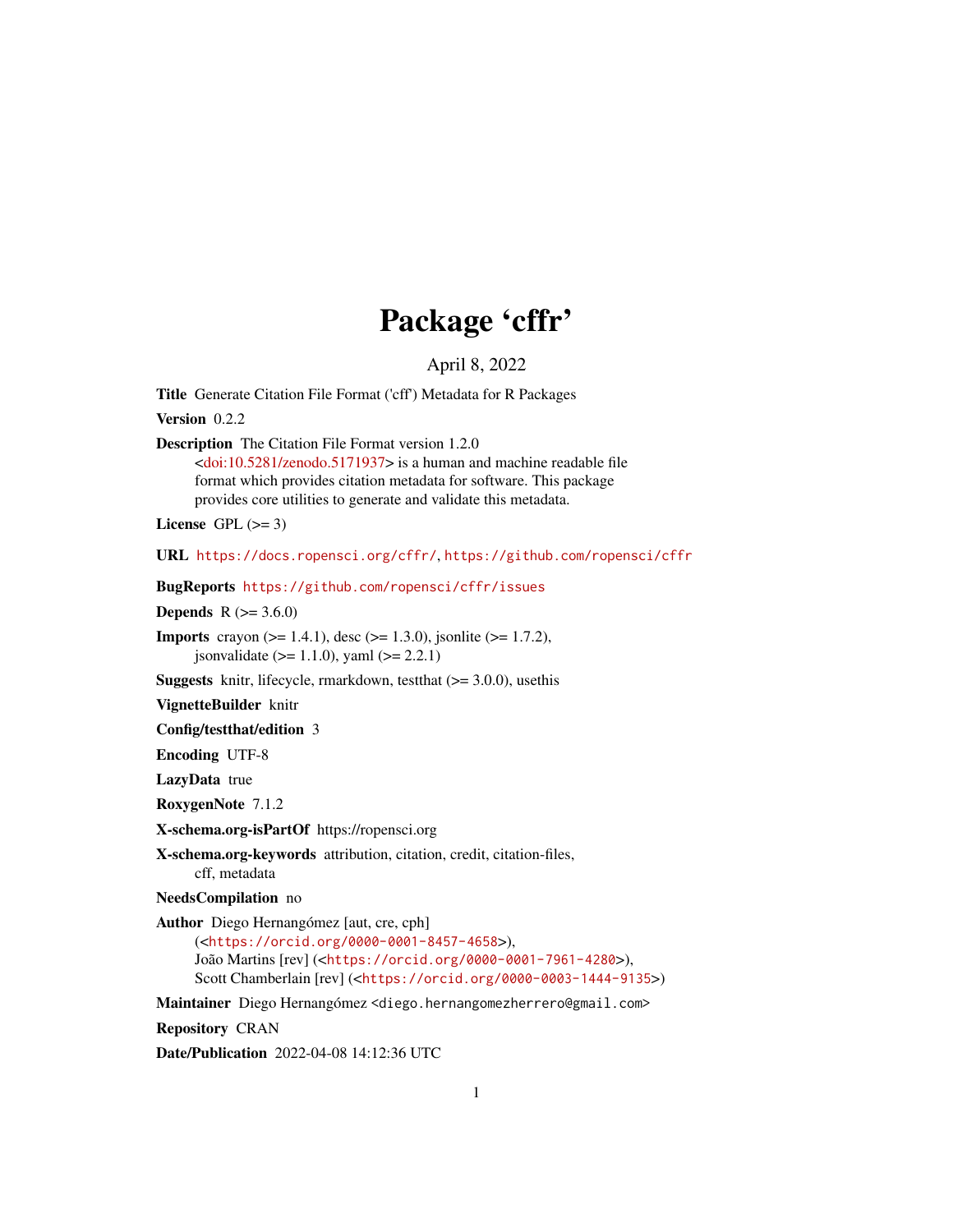# <span id="page-1-0"></span>R topics documented:

| Index | 19 |
|-------|----|
|       |    |
|       |    |
|       |    |
|       |    |
|       |    |
|       |    |
|       |    |
|       |    |
|       |    |
|       |    |
|       |    |
|       |    |
|       |    |

<span id="page-1-1"></span>cff cff *objects*

#### <span id="page-1-2"></span>Description

A class and utility methods for reading, creating and holding CFF information.

#### Usage

cff(path, ...) as.cff(x)

# Arguments

| path                    | The path to a CITATION. cff file.                                          |
|-------------------------|----------------------------------------------------------------------------|
| $\cdot$ $\cdot$ $\cdot$ | Named arguments to be used for creating a cff object. See <b>Details</b> . |
| $\mathsf{x}$            | a character string for the as. cff default method                          |

# Details

This object can be manipulated using [cff\\_create\(\)](#page-3-1).

Note that this function reads CITATION.cff files. If you want to create cff objects from DE-SCRIPTION files use [cff\\_create\(\)](#page-3-1).

If no additional ... parameters are supplied (the default behavior), a minimal valid cff object is created. Valid parameters are those specified on [cff\\_schema\\_keys\(\)](#page-11-1):

> valid cff keys cff-version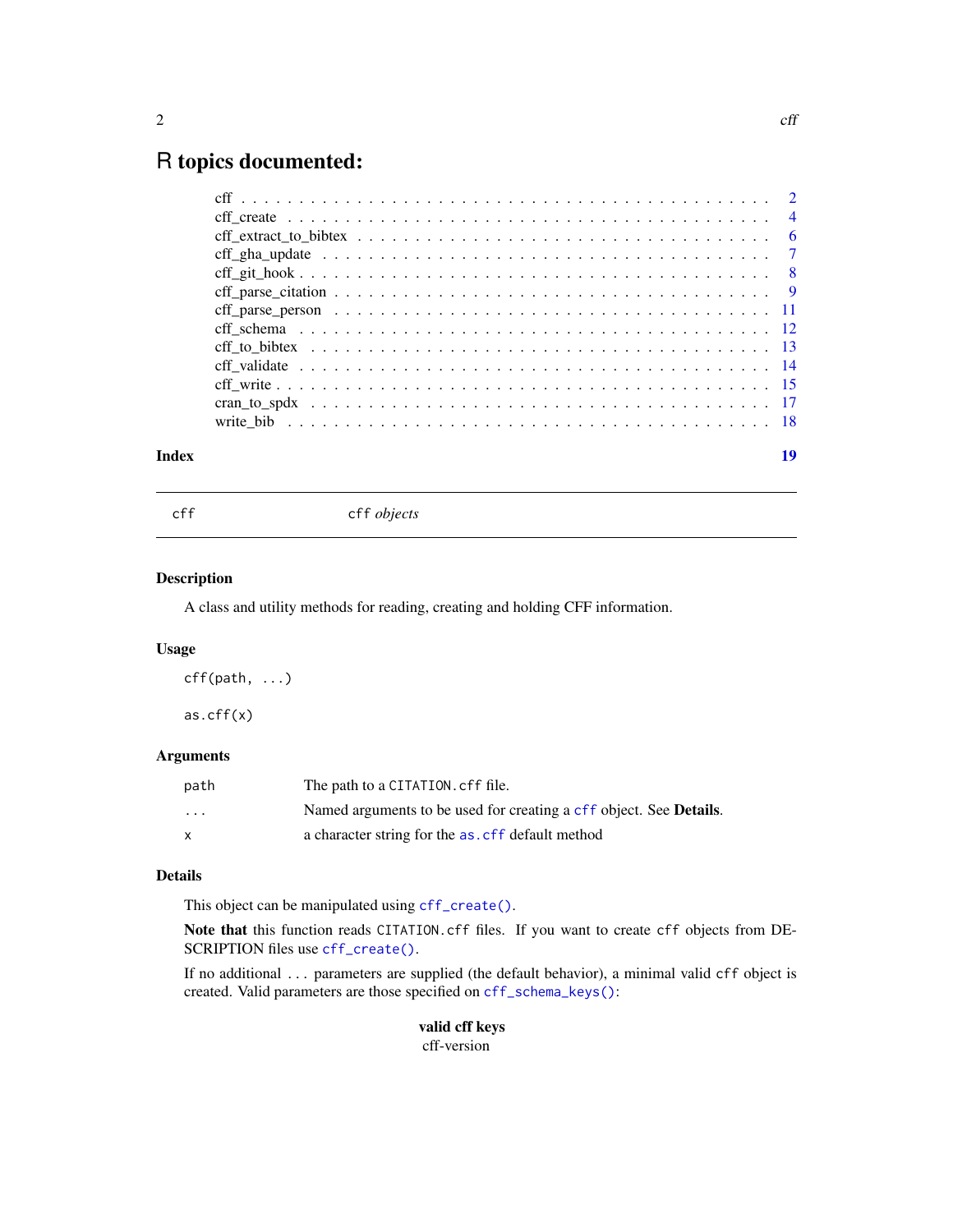<span id="page-2-0"></span> $\mathcal{C}$  and  $\mathcal{C}$  3

message type license title version doi abstract authors preferred-citation repository repository-artifact repository-code url date-released contact keywords references commit identifiers license-url

# Value

A cff object. Under the hood, a cff object is a regular [list](#page-0-0) object with a special [print\(\)](#page-0-0) method.

# See Also

Other core functions: [cff\\_create\(](#page-3-1)), [cff\\_validate\(](#page-13-1)), [cff\\_write\(](#page-14-1))

```
# Blank cff
cff()
# From file
cff(system.file("examples/CITATION_basic.cff",
  package = "cffr"
))
# Use custom params
test \leq cff(
  title = "Manipulating files",
  keywords = c("A", "new", "list", "of", "keywords"),
  authors = list(cff_parse_person("New author"))
)
test
# Would fail
cff_validate(test)
```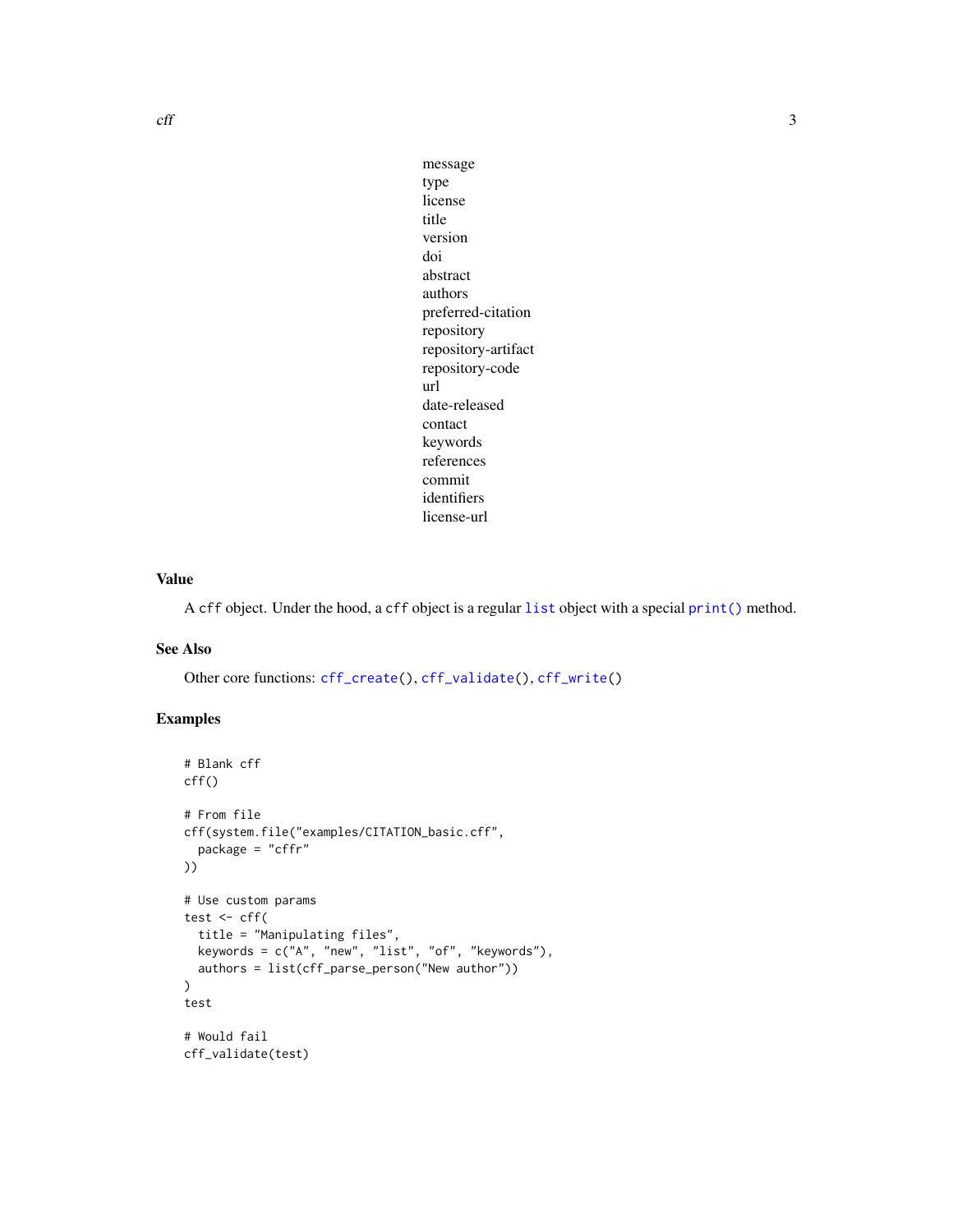```
# Modify with cff_create
new <- cff_create(test, keys = list(
  "cff-version" = "1.2.0",
  message = "A blank file"
))
new
# Would pass
cff_validate(new)
# Convert a list to "cff" object
cffobj <- as.cff(list(
  "cff-version" = "1.2.0",
  title = "Manipulating files"
))
class(cffobj)
# Nice display thanks to yaml package
cffobj
```
<span id="page-3-1"></span>cff\_create *Create* cff *object*

#### Description

Create a [cff](#page-1-1) object from a given source for further manipulation. Similar to [cff\\_write\(\)](#page-14-1), but returns a object rather than writing directly to a file. See Examples.

# Usage

```
cff_create(
  x,
  keys = list(),cf_{\text{version}} = "1.2.0",gh_keywords = TRUE,
  dependencies = TRUE
```

```
\lambda
```
# Arguments

x The source that would be used for generating the [cff](#page-1-1) object. It could be:

- A missing value. That would retrieve the DESCRIPTION file on your indevelopment package.
- An existing [cff](#page-1-1) object,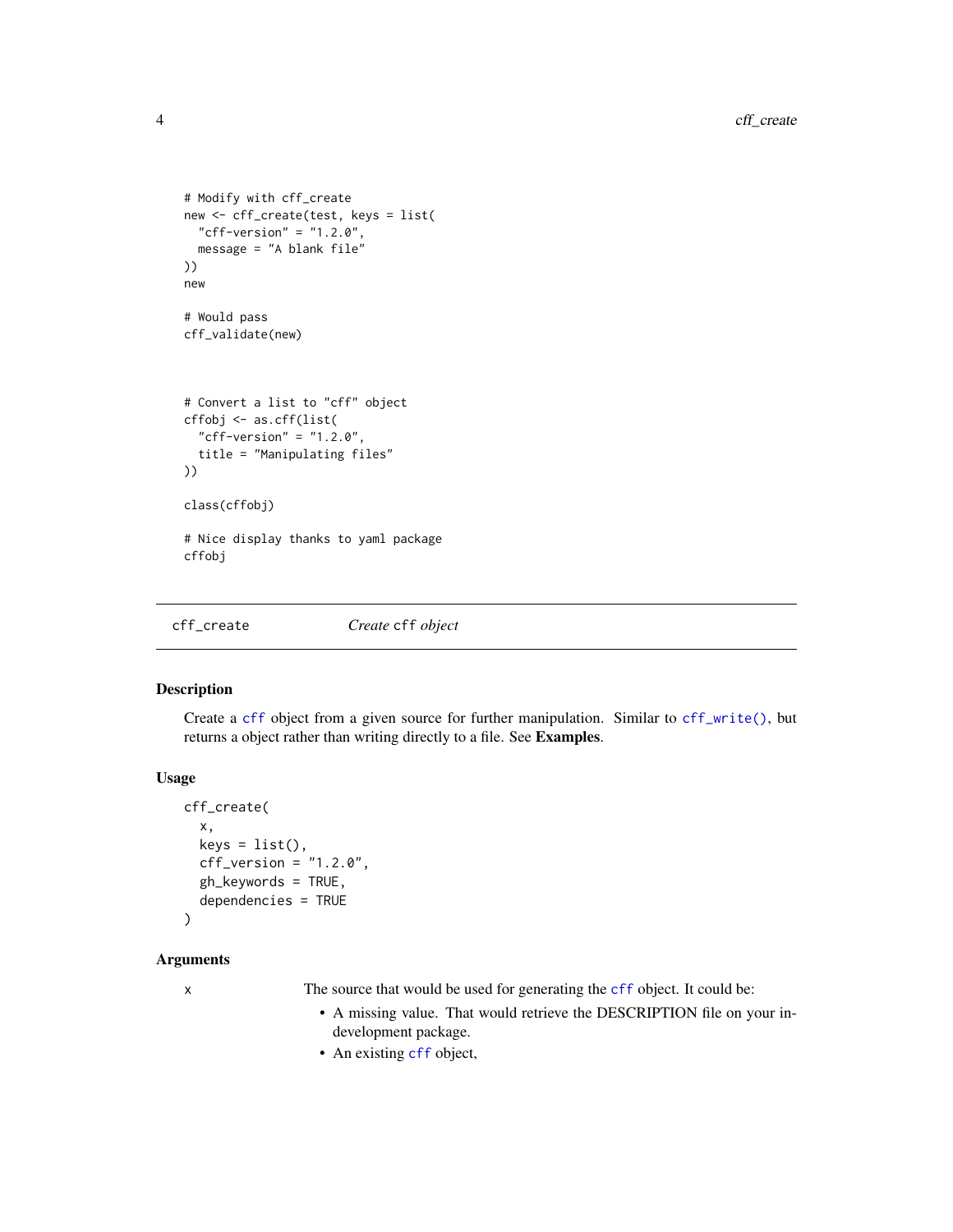#### <span id="page-4-0"></span>cff\_create 5

|              | • The name of an installed package ("jsonlite"), or                                                                    |
|--------------|------------------------------------------------------------------------------------------------------------------------|
|              | • Path to a DESCRIPTION file ("*/DESCRIPTION*").                                                                       |
| keys         | List of additional keys to add to the cff object. See Details.                                                         |
| cff_version  | The Citation File Format schema version that the CITATION, cff file adheres to<br>for providing the citation metadata. |
| gh_keywords  | Logical TRUE/FALSE. If the package is hosted on GitHub, would you like to add<br>the repo topics as keywords?          |
| dependencies | Logical TRUE/FALSE. Would you like to add the of your package to the reference<br>key?                                 |

# Details

It is possible to add additional keys not detected by [cff\\_create\(\)](#page-3-1) using the keys argument. A list of valid keys can be retrieved with [cff\\_schema\\_keys\(\)](#page-11-1).

Please refer to [Guide to Citation File Format schema version 1.2.0.](https://github.com/citation-file-format/citation-file-format/blob/main/schema-guide.md) for additional details.

If x is a path to a DESCRIPTION file or inst/CITATION, is not present on your package, **cffr** would auto-generate a preferred-citation key using the information provided on that file. On

#### Value

A [cff](#page-1-1) list object.

# See Also

[Guide to Citation File Format schema version 1.2.0.](https://github.com/citation-file-format/citation-file-format/blob/main/schema-guide.md) vignette("cffr","cffr") Other core functions: [cff\\_validate\(](#page-13-1)), [cff\\_write\(](#page-14-1)), [cff\(](#page-1-1))

```
# Installed package
cff_create("jsonlite")
# Demo file
demo_file <- system.file("examples/DESCRIPTION_basic", package = "cffr")
cff_create(demo_file)
# Add additional keys
newkeys <- list(
  message = "This overwrites fields",
  abstract = "New abstract",
  keywords = c("A", "new", "list", "of", "keywords"),
  authors = list(cff_parse_person("New author"))
)
cff_create(demo_file, keys = newkeys)
```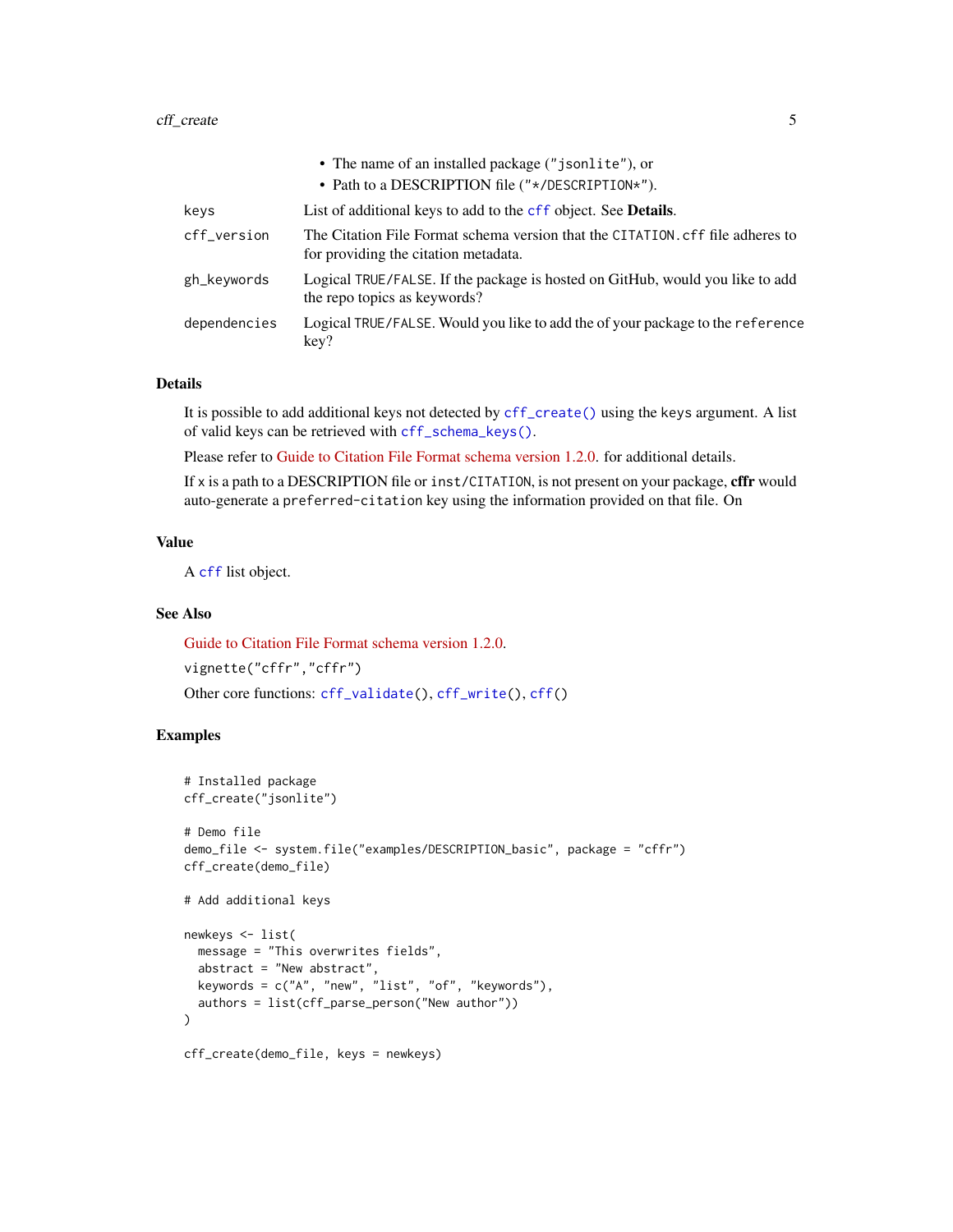```
# Update a field on a list - i,e: authors, contacts, etc.
# We are adding a new contact here
old <- cff_create(demo_file)
new_contact <- append(
  old$contact,
 list(
   cff_parse_person(person(
      given = "I am",
      family = "New Contact"
   ))
 )
)
cff_create(demo_file, keys = list("contact" = new_contact))
```
<span id="page-5-1"></span>cff\_extract\_to\_bibtex *Create BibTeX entries from a package*

# Description

Extract the information of a package to BibTeX. This is done by creating a cff object with cff\_create() and extracting the corresponding entries with cff\_to\_bibtex().

#### Usage

```
cff_extract_to_bibtex(x, what = "preferred")
```
# Arguments

| X    | The source that would be used for generating the cff object. It could be:                                                    |
|------|------------------------------------------------------------------------------------------------------------------------------|
|      | • A missing value. That would retrieve the DESCRIPTION file on your in-<br>development package.                              |
|      | • An existing cff object,                                                                                                    |
|      | • The name of an installed package ("jsonlite"), or                                                                          |
|      | • Path to a DESCRIPTION file $("*/$ DESCRIPTION*").                                                                          |
| what | Fields to extract. The value could be:                                                                                       |
|      | • preferred: This would create a single entry with the main citation info of<br>the package.                                 |
|      | • references: Extract all the entries on references.                                                                         |
|      | • all: A combination of the previous two options. This would extract both<br>the preferred citation info and the references. |

<span id="page-5-0"></span>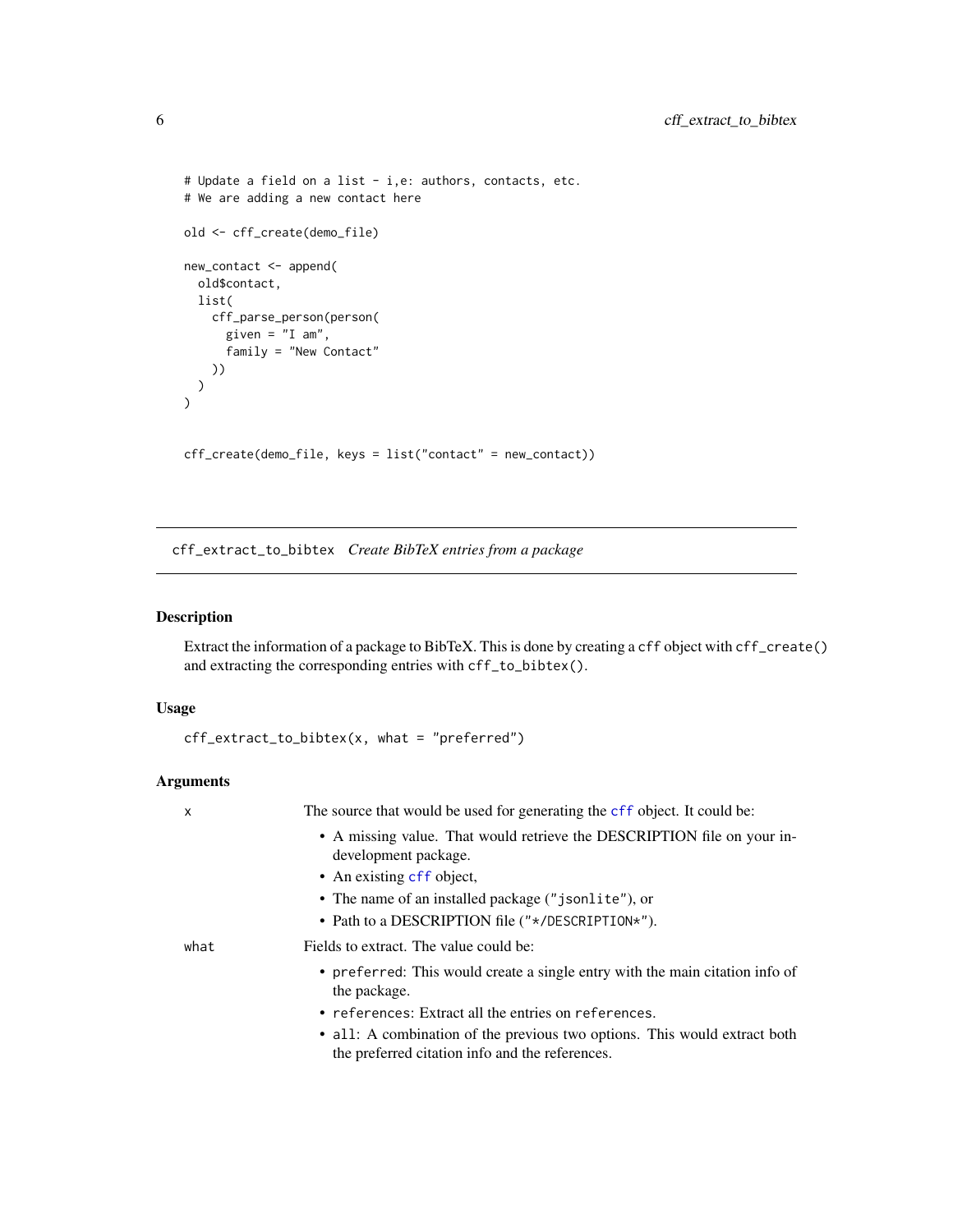# <span id="page-6-0"></span>cff\_gha\_update 7

# Value

A bibentry object or a list of bibentry objects. This could be parsed to BibTeX using [toBibtex\(\)](#page-0-0)

#### See Also

```
Other bibtex: cff_to_bibtex(), encoded_utf_to_latex(), write_bib()
```
#### Examples

```
jsonvalidate <- cff_extract_to_bibtex("jsonvalidate")
jsonvalidate
toBibtex(jsonvalidate)
lite <- cff_extract_to_bibtex("jsonlite", "references")
lite
toBibtex(lite)
```
<span id="page-6-1"></span>cff\_gha\_update *Install a cffr GitHub Action*

### Description

This function would install a GitHub Action on your repo. The action will update your CITATION.cff when any of these events occur:

- You publish a new release of the package.
- Your DESCRIPTION or inst/CITATION are modified.
- The action can be run also manually.

#### Usage

```
cff_gha_update(path = ".", overwrite = FALSE)
```
#### Arguments

| path      | Project directory                                         |
|-----------|-----------------------------------------------------------|
| overwrite | If already present, do you want to overwrite your action? |

# Details

Triggers on your action can be modified, see [Events that trigger workflows.](https://docs.github.com/en/actions/learn-github-actions/events-that-trigger-workflows)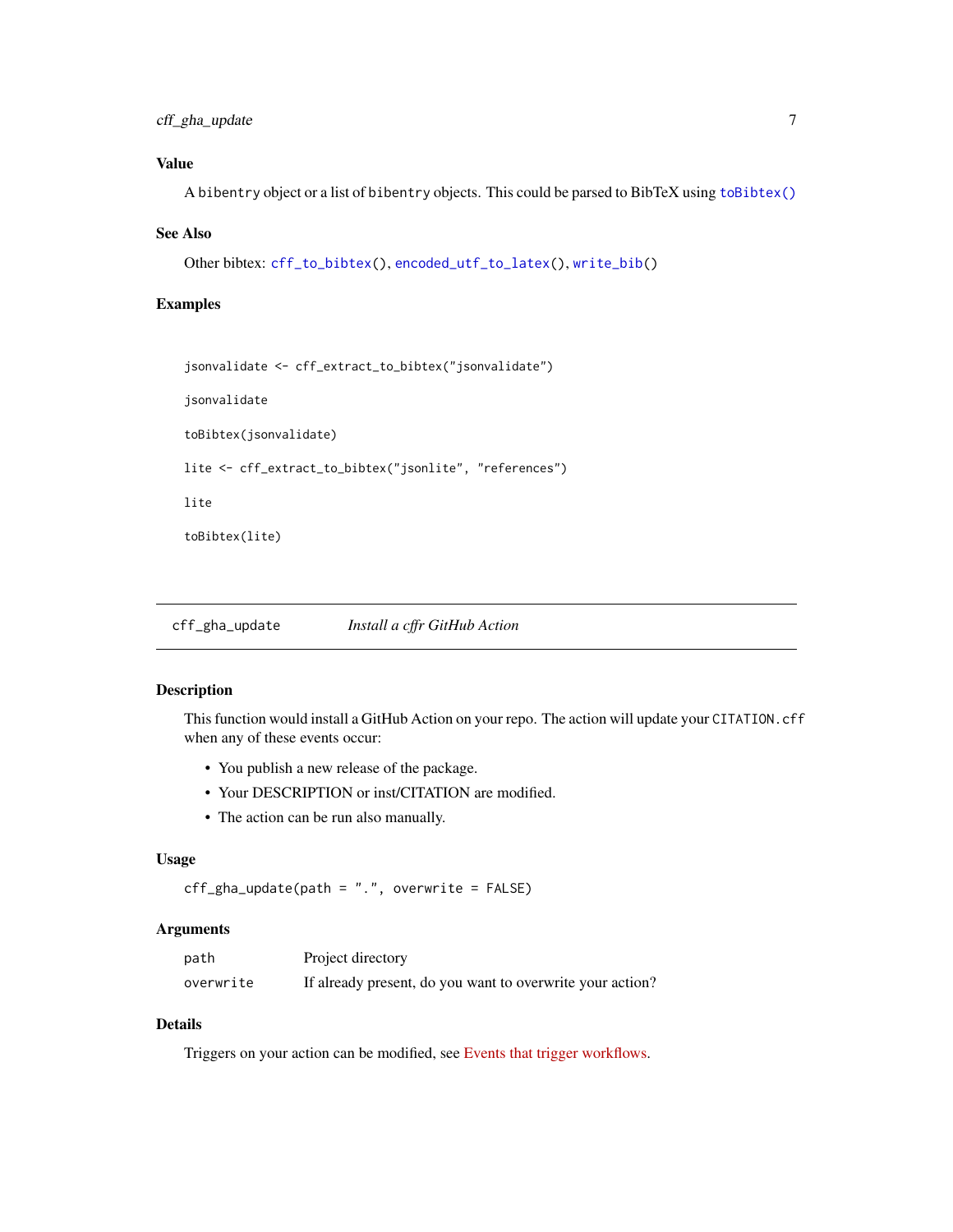<span id="page-7-0"></span>Value

Invisible, this function is called by its side effects.

#### See Also

Other git: [cff\\_git\\_hook](#page-7-1)

#### Examples

## Not run: cff\_gha\_update()

## End(Not run)

# <span id="page-7-1"></span>cff\_git\_hook *Use a git pre-commit hook* [Experimental]

# Description

Install a [pre-commit hook](https://git-scm.com/book/en/v2/Customizing-Git-Git-Hooks#_committing_workflow_hooks) that remembers you to update your CITATION.cff file.

#### Usage

cff\_git\_hook\_install()

cff\_git\_hook\_remove()

### Details

This function would install a pre-commit hook using [usethis::use\\_git\\_hook\(\)](#page-0-0).

A pre-commit hook is a script that identifies simple issues before submission to code review. This pre-commit hook would warn you if any of the following conditions are met:

- You included in a commit your DESCRIPTION or inst/CITATION file, you are not including your CITATION.cff and the CITATION.cff file is "older" than any of your DESCRIPTION or inst/CITATION file, or
- You have updated your CITATION. cff but you are not including it on your commit.

#### Value

Invisible. This function is called for its side effects.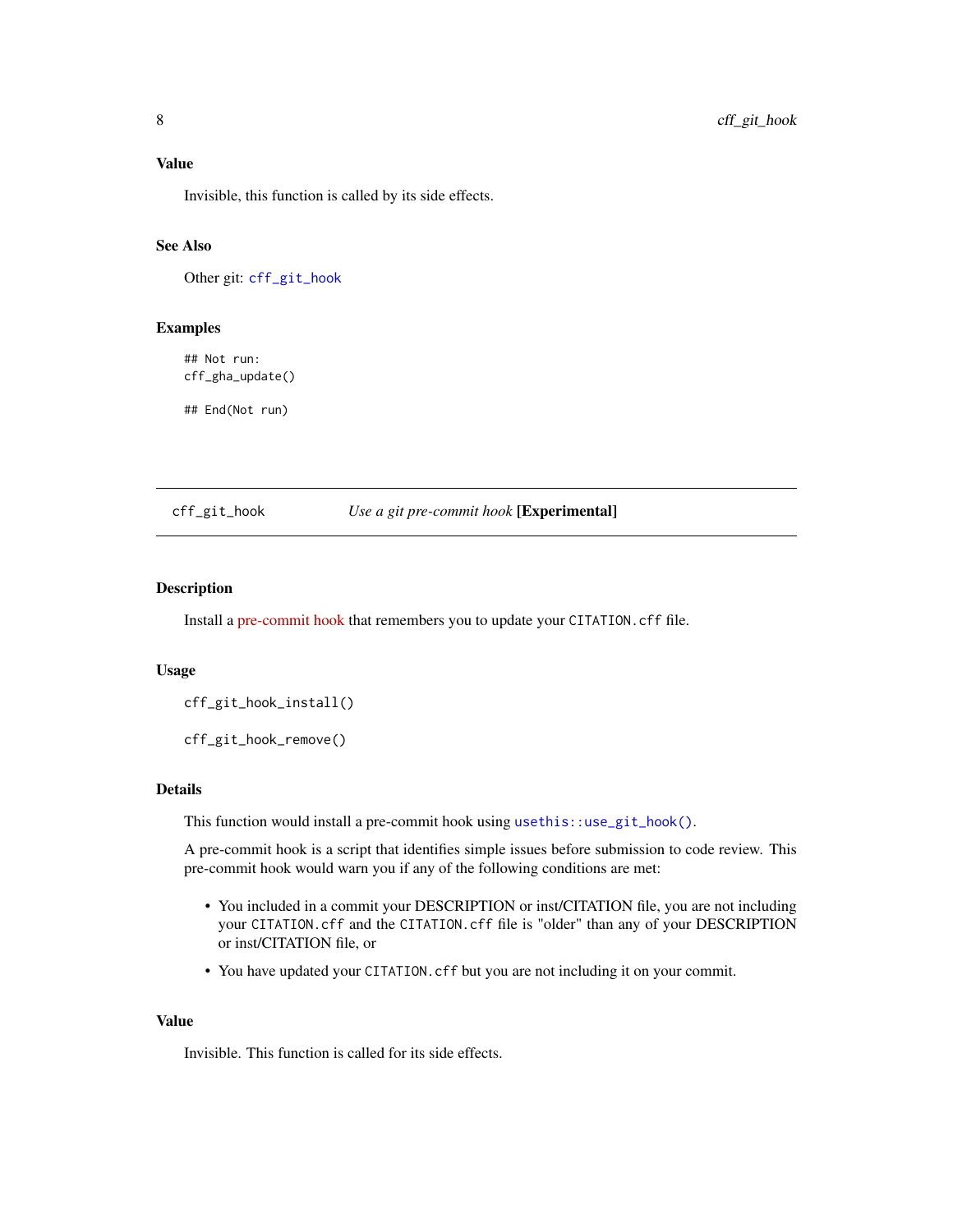# <span id="page-8-0"></span>cff\_parse\_citation 9

#### A word of caution

The pre-commit hook may prevent you to commit if you are not updating your CITATION.cff. However, the mechanism of detection is not perfect and would be triggered also even if you have tried to update your CITATION.cff file.

This is typically the case when you have updated your DESCRIPTION or inst/CITATION files but those changes doesn't make a change on your CITATION.cff file (i.e. you are including new dependencies).

In those cases, you can override the check running git commit --no-verify on the Terminal tab. If you are using RStudio you can run also this command from a R script by selecting that line and sending it to the Terminal using:

- Ctrl+Alt+Enter (Windows & Linux), or
- Cmd+Option+Return (Mac).

#### Removing the git pre-commit hook

You can remove the pre-commit hook by running cff\_git\_hook\_remove().

# See Also

```
usethis::use_git_hook(), usethis::use_git()
Other git: cff_gha_update()
```
#### Examples

## Not run: cff\_git\_hook\_install()

## End(Not run)

<span id="page-8-1"></span>cff\_parse\_citation *Parse a* bibentry *to* cff

#### Description

Parse a bibentry object to a valid format for a CITATION.cff file.

#### Usage

```
cff_parse_citation(bib)
```
#### Arguments

bib A bibentry object, either created with [bibentry\(\)](#page-0-0) (preferred) or [citEntry\(\)](#page-0-0).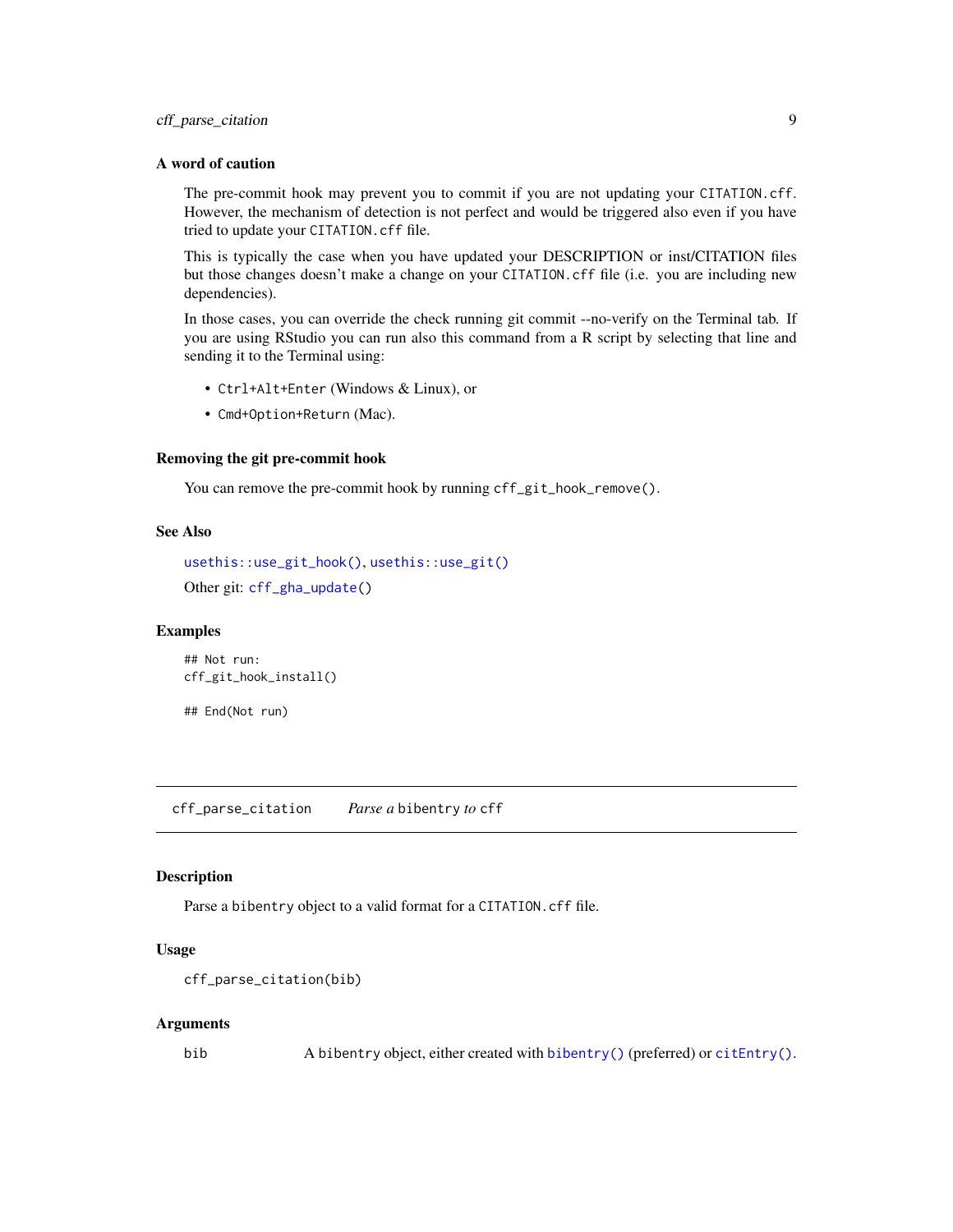# <span id="page-9-0"></span>Details

This is a helper function designed to help on adding or replacing the auto-generated authors of the package. See Examples.

This function tries to adapt a bibentry object (generated with [bibentry\(\)](#page-0-0) or  $c$  it Entry()) to the CFF standard.

#### Entry types considered:

• Article, Book, Booklet, InBook, InCollection, InProceedings, Manual, MastersThesis, Misc, PhDThesis, Proceedings, TechReport, Unpublished. See [bibentry\(\)](#page-0-0) for more information.

Note that **Conference** is not implemented in  $bibentry()$ , however is equivalent to **InProceed**ings (Patashnik (1988)).

#### Fields considered:

• address, author, booktitle, chapter, edition, editor, howpublished, institution, journal, key, month, note, number, organization, pages, publisher, school, series, title, type, year.

annote and crossref fields are ignored.

#### Value

A [cff](#page-1-1) object ready to be used on [cff\\_create\(\)](#page-3-1).

# References

- Patashnik, Oren. "BIBTEXTING" February 1988. [https://osl.ugr.es/CTAN/biblio/](https://osl.ugr.es/CTAN/biblio/bibtex/base/btxdoc.pdf) [bibtex/base/btxdoc.pdf](https://osl.ugr.es/CTAN/biblio/bibtex/base/btxdoc.pdf).
- Haines, R., & The Ruby Citation File Format Developers. (2021). *Ruby CFF Library (Version 0.9.0)* (Computer software). doi: [10.5281/zenodo.1184077.](https://doi.org/10.5281/zenodo.1184077)

#### See Also

```
cff_create(), vignette("cffr","cffr"), bibentry()
```
Other parsers: [cff\\_parse\\_person\(](#page-10-1))

```
bib <- citation("base")
bib
```

```
# To cff
bib_to_cff <- cff_parse_citation(bib)
bib_to_cff
```

```
# Create the object
new_cff <- cff()
```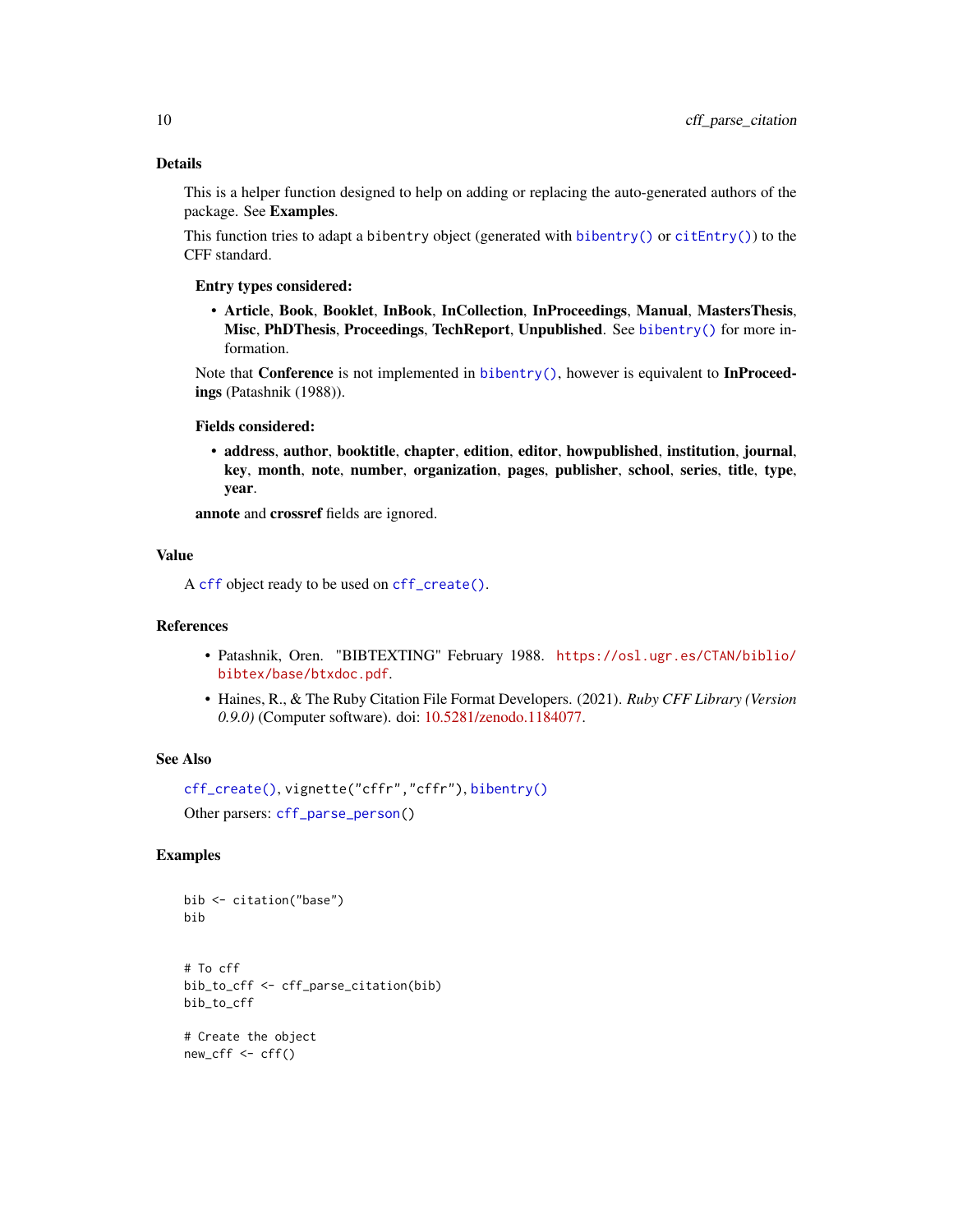```
full <- cff_create(new_cff, keys = list("preferred-citation" = bib_to_cff))
full
# Validate
cff_validate(full)
# Several citations
cff_parse_citation(citation("rmarkdown"))
```
<span id="page-10-1"></span>cff\_parse\_person *Parse a person to* cff

#### **Description**

Parse a person or string to a valid format for a CITATION.cff file. This is a helper function designed to help on adding or replacing the auto-generated authors of the package.

#### Usage

```
cff_parse_person(person)
```
cff\_parse\_person\_bibtex(person)

#### Arguments

person A person object created with [person\(\)](#page-0-0) or a character string. See Details.

#### Details

The person parameter of the function could be:

- For cff\_parse\_person(): A person object or a character coercible to person. See [person\(\)](#page-0-0) for details.
- For cff\_parse\_person\_bibtex(): A string with the definition of an author or several authors, using the standard BibTeX notation. See Markey (2007) for a full explanation.

See Examples for more information.

#### Value

A [cff](#page-1-1) object ready to be used on [cff\\_create\(\)](#page-3-1).

#### References

- Patashnik, Oren. "BIBTEXTING" February 1988. [https://osl.ugr.es/CTAN/biblio/](https://osl.ugr.es/CTAN/biblio/bibtex/base/btxdoc.pdf) [bibtex/base/btxdoc.pdf](https://osl.ugr.es/CTAN/biblio/bibtex/base/btxdoc.pdf).
- Markey, Nicolas. "Tame the BeaST." *The B to X of BibTeX, Version 1.4* (October 2007). [https://osl.ugr.es/CTAN/info/bibtex/tamethebeast/ttb\\_en.pdf](https://osl.ugr.es/CTAN/info/bibtex/tamethebeast/ttb_en.pdf).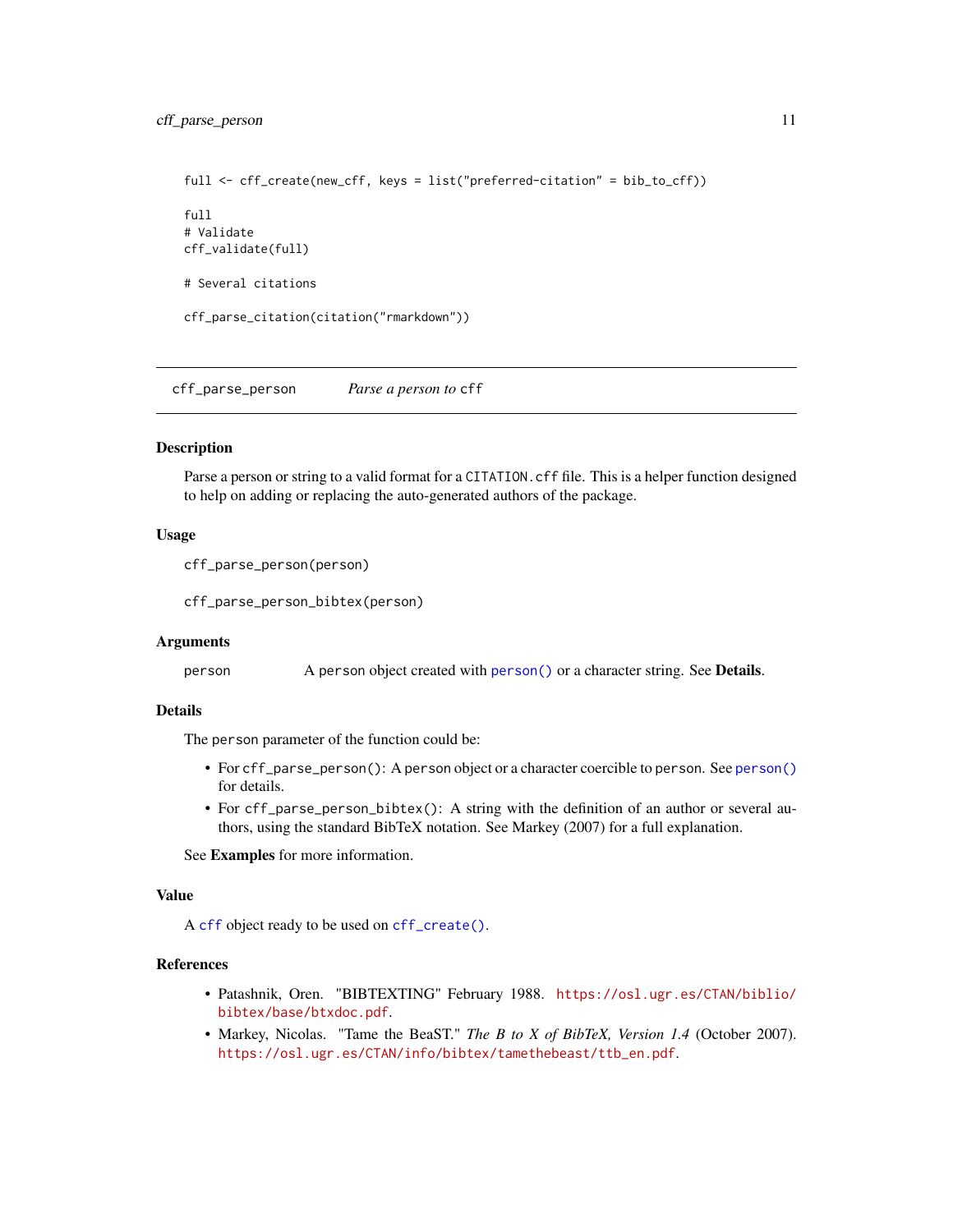# <span id="page-11-0"></span>See Also

```
cff_create(), vignette("cffr","cffr"), utils::person()
Other parsers: cff_parse_citation()
```
# Examples

```
# Parse a person object
```

```
cff_parse_person(person(
  given = "First",
  family = "Author",
  role = c("aut", "cre"),
  email = "first.last@example.com",
  comment = c(ORCID = "0000-0001-8457-4658",
   affiliation = "An affiliation"
  )
))
# Parse a string
cff_parse_person("Julio Iglesias <fake@email.com>")
# Several persons
persons <- c(person("Clark", "Kent"), person("Lois", "Lane"))
cff_parse_person(persons)
# Or you can use BibTeX style if you prefer
x <- "Frank Sinatra and Dean Martin and Davis, Jr., Sammy and Joey Bishop"
cff_parse_person_bibtex(x)
cff_parse_person_bibtex("Herbert von Karajan")
```
cff\_schema *Schema utils*

#### <span id="page-11-1"></span>Description

Helper functions with the valid values of different fields, according to the [Citation File Format](https://github.com/citation-file-format/citation-file-format/blob/main/schema-guide.md) [schema version 1.2.0.](https://github.com/citation-file-format/citation-file-format/blob/main/schema-guide.md)

- [cff\\_schema\\_keys\(\)](#page-11-1) provides the valid high-level keys of the Citation File Format.
- [cff\\_schema\\_keys\\_license\(\)](#page-11-1) provides the valid [SPDX license identifier\(s\)](https://spdx.dev/ids/) to be used on the CITATION.cff file.
- [cff\\_schema\\_definitions\\_person\(\)](#page-11-1) and [cff\\_schema\\_definitions\\_entity\(\)](#page-11-1) returns the valid fields to be included when defining a person or entity.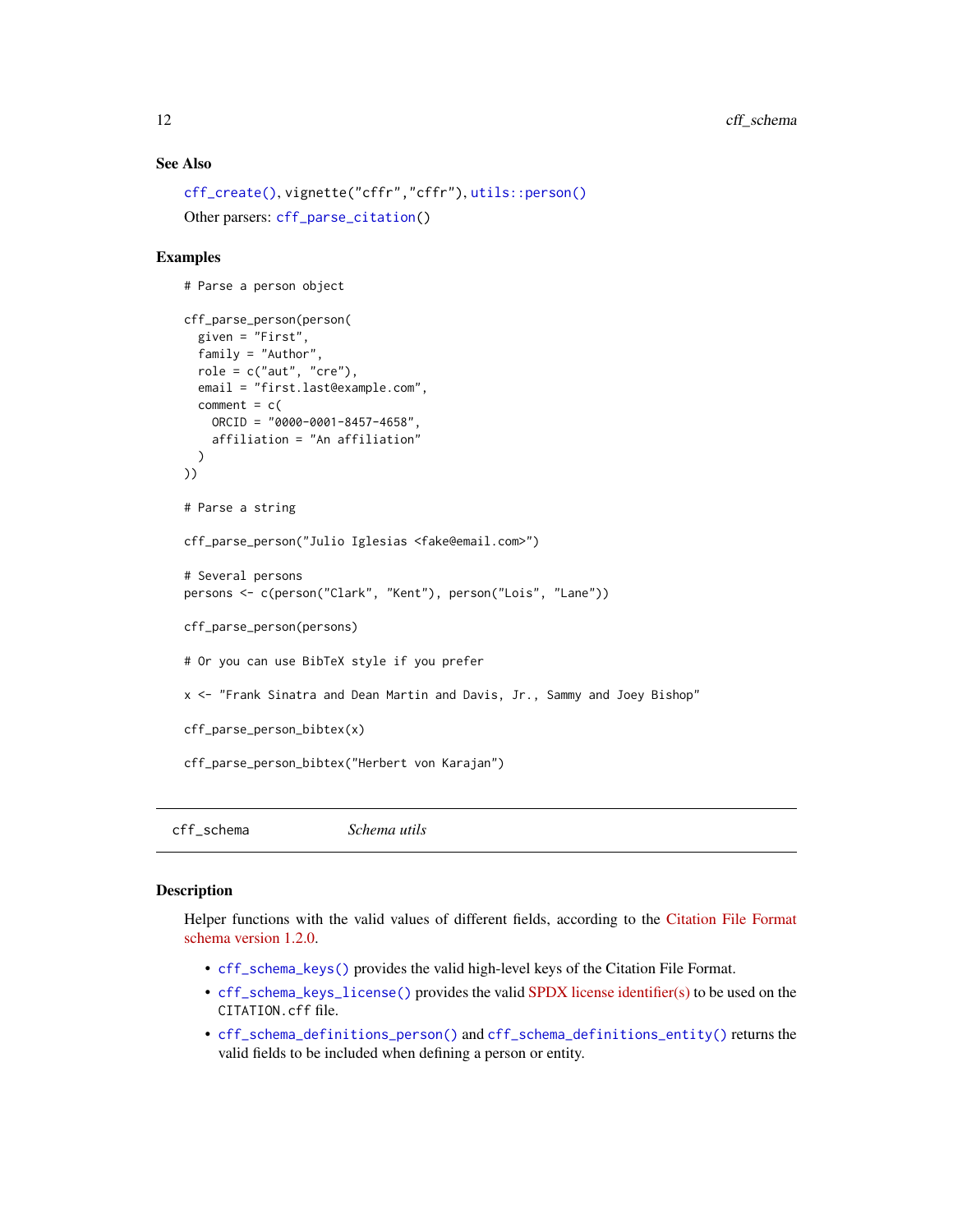# <span id="page-12-0"></span>cff<sub>\_to\_bibtex</sub> 13

• [cff\\_schema\\_definitions\\_refs\(\)](#page-11-1) provides the valid keys to be used on the preferred-citation and references keys.

#### Usage

cff\_schema\_keys(sorted = FALSE)

cff\_schema\_keys\_license()

cff\_schema\_definitions\_person()

cff\_schema\_definitions\_entity()

cff\_schema\_definitions\_refs()

# Arguments

sorted Logical TRUE/FALSE. Should the keys be arranged alphabetically?

### Value

A vector of characters with the names of the valid keys to be used on a Citation File Format version 1.2.0

# Source

[Guide to Citation File Format schema version 1.2.0.](https://github.com/citation-file-format/citation-file-format/blob/main/schema-guide.md)

#### Examples

```
cff_schema_keys(sorted = TRUE)
# Valid Licenses keys
head(cff_schema_keys_license(), 20)
cff_schema_definitions_person()
cff_schema_definitions_entity()
cff_schema_definitions_refs()
```
<span id="page-12-1"></span>cff\_to\_bibtex *Create a BibTeX entry from a CITATION file or a* cff *object*

# Description

Creates a bibentry object ([bibentry\(\)](#page-0-0)) from a cff object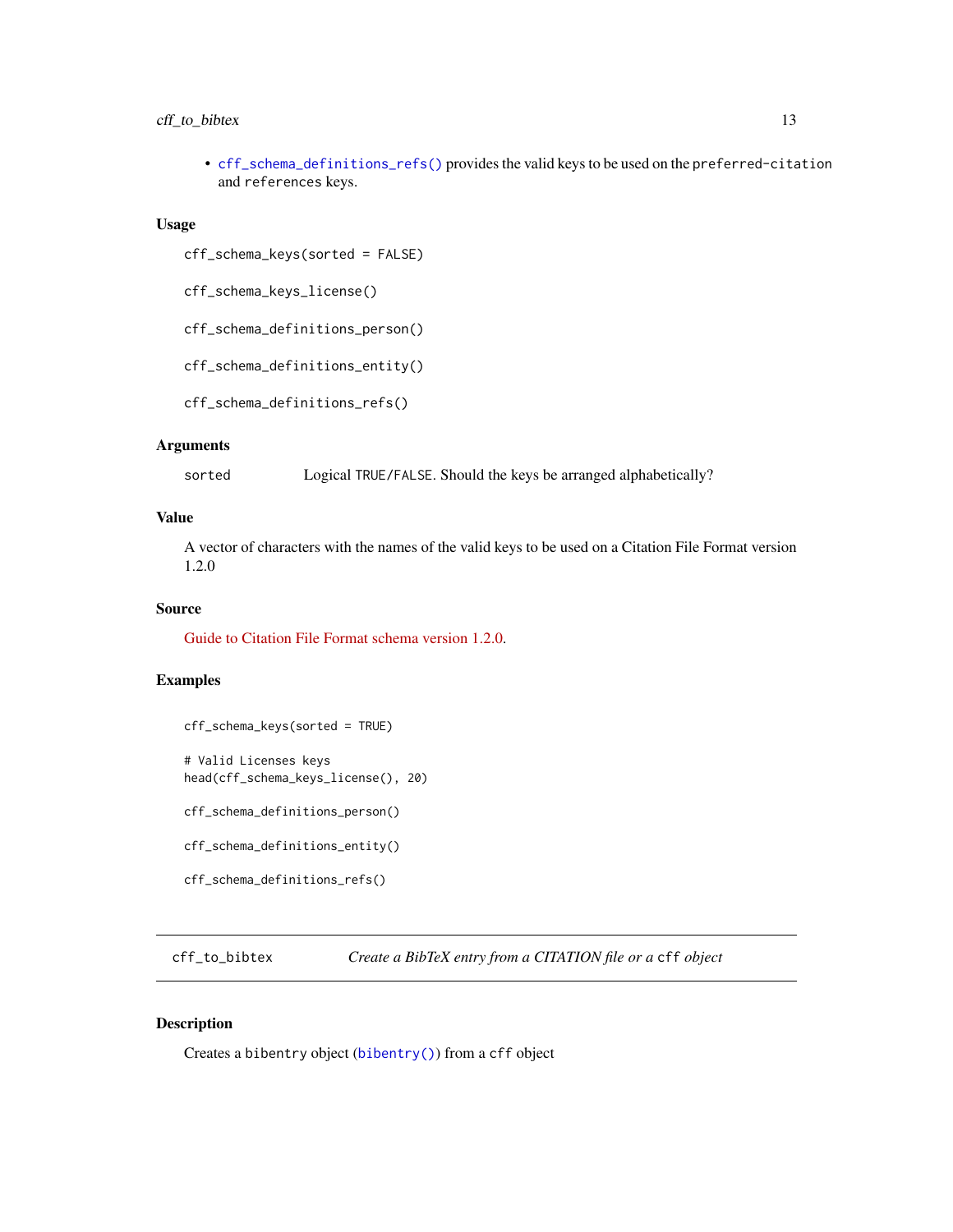#### Usage

cff\_to\_bibtex(x)

#### Arguments

x The source that would be used for generating the [cff](#page-1-1) object. It could be:

- An existing [cff](#page-1-1) object,
- A CITATION.cff file.

# Value

A bibentry object that can be parsed to BibTeX format with [toBibtex\(\)](#page-0-0)

# References

- Patashnik, Oren. "BIBTEXTING" February 1988. [https://osl.ugr.es/CTAN/biblio/](https://osl.ugr.es/CTAN/biblio/bibtex/base/btxdoc.pdf) [bibtex/base/btxdoc.pdf](https://osl.ugr.es/CTAN/biblio/bibtex/base/btxdoc.pdf).
- Haines, R., & The Ruby Citation File Format Developers. (2021). *Ruby CFF Library (Version 0.9.0)* (Computer software). doi: [10.5281/zenodo.1184077.](https://doi.org/10.5281/zenodo.1184077)

# See Also

```
cff_parse_citation(), bibentry(), toBibtex()
Other bibtex: cff_extract_to_bibtex(), encoded_utf_to_latex(), write_bib()
```
# Examples

# From a cff object package <- cff\_create("rmarkdown") obj <- cff\_to\_bibtex(package) obj toBibtex(obj)

<span id="page-13-1"></span>cff\_validate *Validate a* CITATION.cff *file or a* [cff](#page-1-1) *object*

#### Description

Validate a CITATION.cff file or a [cff](#page-1-1) object created with [cff\\_create\(\)](#page-3-1) using the corresponding validation [schema.json.](https://github.com/citation-file-format/citation-file-format/blob/main/schema.json)

<span id="page-13-0"></span>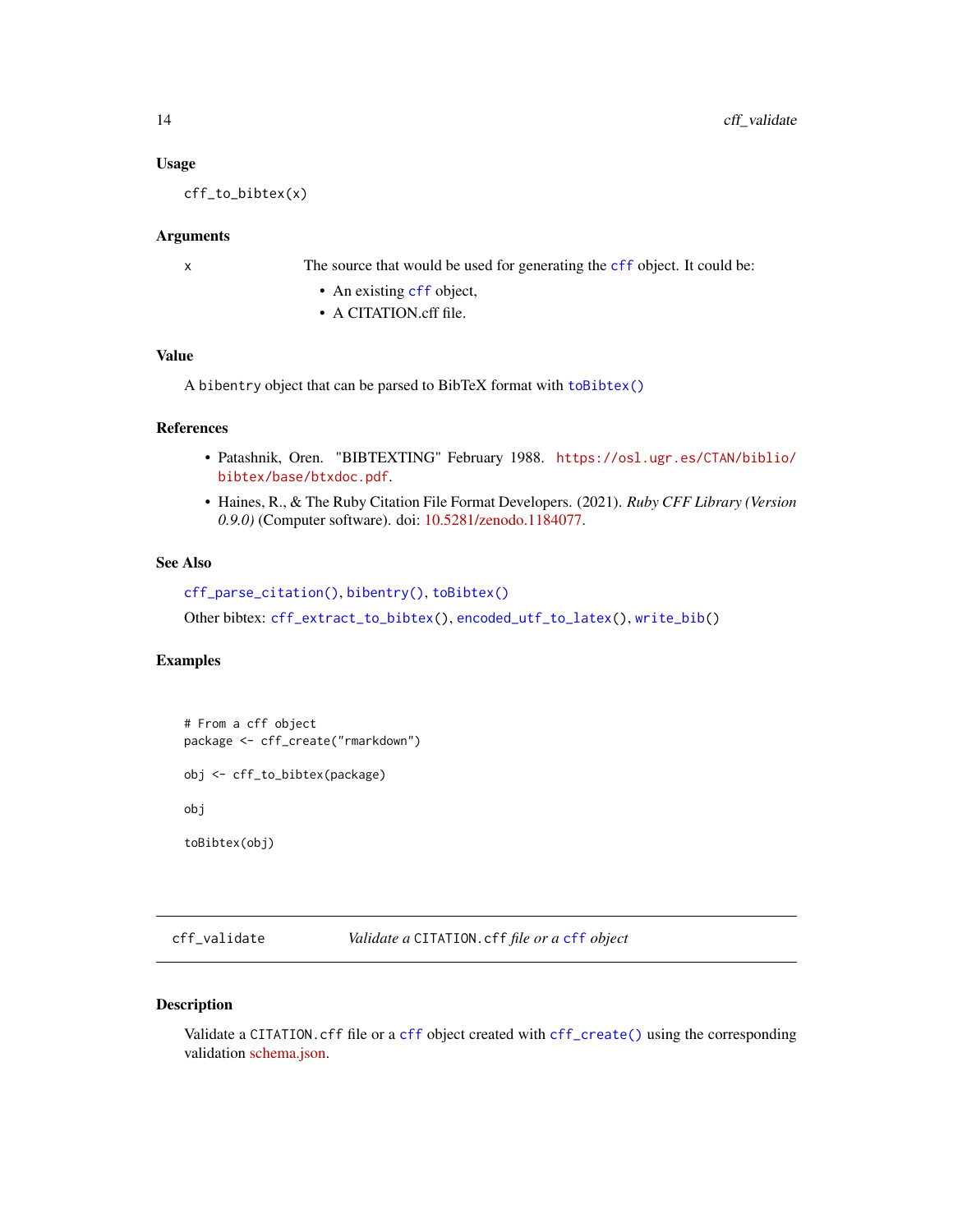#### <span id="page-14-0"></span>cff\_write 15

### Usage

 $cf_{value}(x = "CITATION.cff",$  verbose = TRUE)

#### **Arguments**

| $\mathsf{x}$ | This is expected to be either a cff object created with cff create () or the path<br>to a CITATION. cff file to be validated. |
|--------------|-------------------------------------------------------------------------------------------------------------------------------|
| verbose      | Logical TRUE/FALSE. On TRUE the function would display informative mes-<br>sages.                                             |

# Value

A message indicating the result of the validation and an invisible value TRUE/FALSE.

#### See Also

[Guide to Citation File Format schema version 1.2.0.](https://github.com/citation-file-format/citation-file-format/blob/main/schema-guide.md) Other core functions: [cff\\_create\(](#page-3-1)), [cff\\_write\(](#page-14-1)), [cff\(](#page-1-1))

#### Examples

```
# Full .cff example
cff_validate(system.file("examples/CITATION_complete.cff", package = "cffr"))
# Validate a cffr object
cffr <- cff_create("jsonlite")
class(cffr)
cff_validate(cffr)
## Not run:
# .cff with errors
cff_validate(system.file("examples/CITATION_error.cff", package = "cffr"))
# If a CITATION file (note that is not .cff) it throws an error
cff_validate(system.file("CITATION", package = "cffr"))
```
## End(Not run)

<span id="page-14-1"></span>cff\_write *Write a* CITATION.cff *file*

#### **Description**

# This is the core function of the package and likely to be the only one you would need when developing a package.

This function writes out a CITATION.cff file for a given package. This function is basically a wrapper around [cff\\_create\(\)](#page-3-1) to both create the [cff](#page-1-1) object and writes it out to a YAML-formatted file in one command.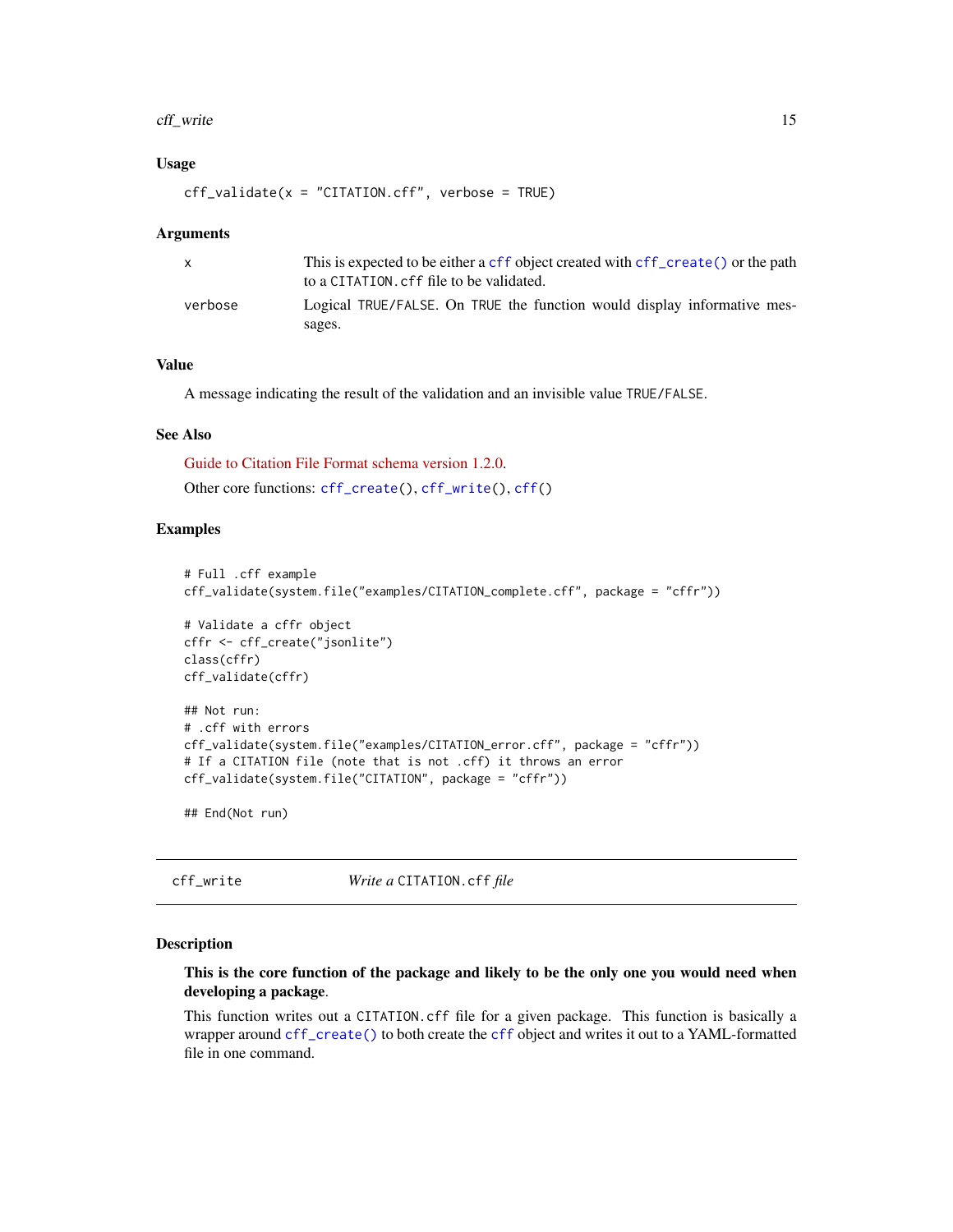# Usage

```
cff_write(
  x,
  outfile = "CITATION.cff",
  keys = list(),cf_{\text{}}version = "1.2.0",gh_keywords = TRUE,
  dependencies = TRUE,
  validate = TRUE,
  verbose = TRUE
\mathcal{L}
```
# Arguments

| X            | The source that would be used for generating the CITATION. cff file. It could<br>be:                                   |
|--------------|------------------------------------------------------------------------------------------------------------------------|
|              | • A missing value. That would retrieve the DESCRIPTION file on your in-<br>development package.                        |
|              | $\bullet$ A cff object,                                                                                                |
|              | • The name of an installed package ("jsonlite"), or                                                                    |
|              | • Path to a DESCRIPTION file $("*/\text{DESCRIPTION*}'')$ .                                                            |
| outfile      | The name and path of the CITATION. cff to be created.                                                                  |
| keys         | List of additional keys to add to the cff object. See cff_create() for details<br>and examples.                        |
| cff_version  | The Citation File Format schema version that the CITATION, cff file adheres to<br>for providing the citation metadata. |
| gh_keywords  | Logical TRUE/FALSE. If the package is hosted on GitHub, would you like to add<br>the repo topics as keywords?          |
| dependencies | Logical TRUE/FALSE. Would you like to add the of your package to the reference<br>key?                                 |
| validate     | Logical TRUE/FALSE. Should the new file be validated using cff_validate()?                                             |
| verbose      | Logical TRUE/FALSE. On TRUE the function would display informative mes-<br>sages.                                      |

# Details

When creating and writing a CITATION.cff for the first time, the function adds "CITATION.cff" to ".Rbuildignore".

# Value

A CITATION.cff file and an (invisible) [cff](#page-1-1) object.

# See Also

[Guide to Citation File Format schema version 1.2.0.](https://github.com/citation-file-format/citation-file-format/blob/main/schema-guide.md) Other core functions: [cff\\_create\(](#page-3-1)), [cff\\_validate\(](#page-13-1)), [cff\(](#page-1-1))

<span id="page-15-0"></span>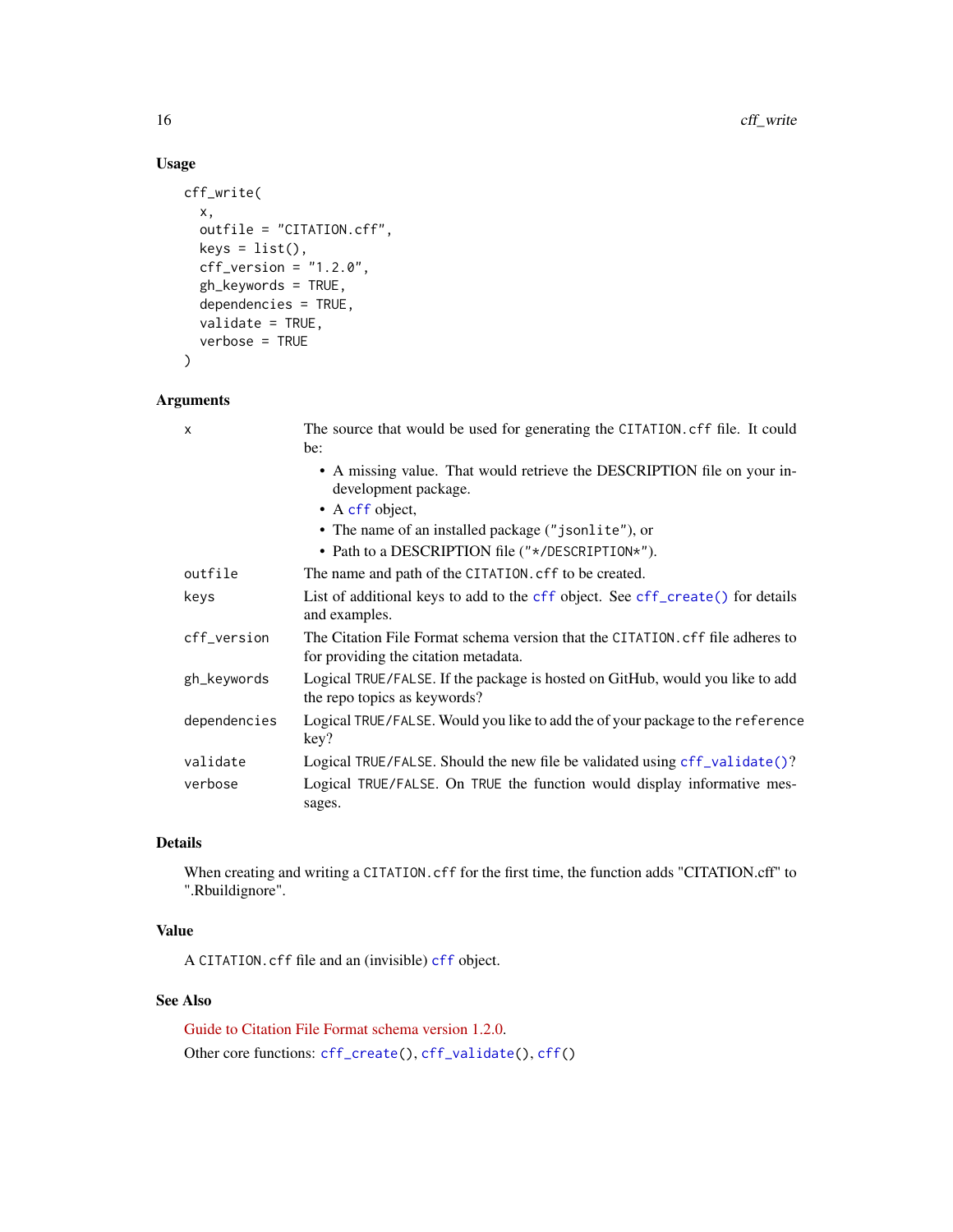<span id="page-16-0"></span>cran\_to\_spdx 17

# Examples

```
tmpfile <- tempfile(fileext = ".cff")
cff_obj <- cff_write("jsonlite", outfile = tmpfile)
cff_obj
# Force clean-up
file.remove(tmpfile)
```
cran\_to\_spdx *Mapping between* License *fields and SPDX*

# Description

A dataset containing the mapping between the License strings observed on CRAN packages and its (approximate) match on the [SPDX License List.](https://spdx.org/licenses/)

#### Usage

cran\_to\_spdx

# Format

A data frame with 91 rows and 2 variables:

- LICENSE: A valid License string on CRAN.
- SPDX. A valid SPDX License Identifier.

#### Source

<https://spdx.org/licenses/>

# See Also

*Writing R Extensions*, [Licensing section.](https://cran.r-project.org/doc/manuals/r-release/R-exts.html#Licensing)

# Examples

data("cran\_to\_spdx")

head(cran\_to\_spdx, 20)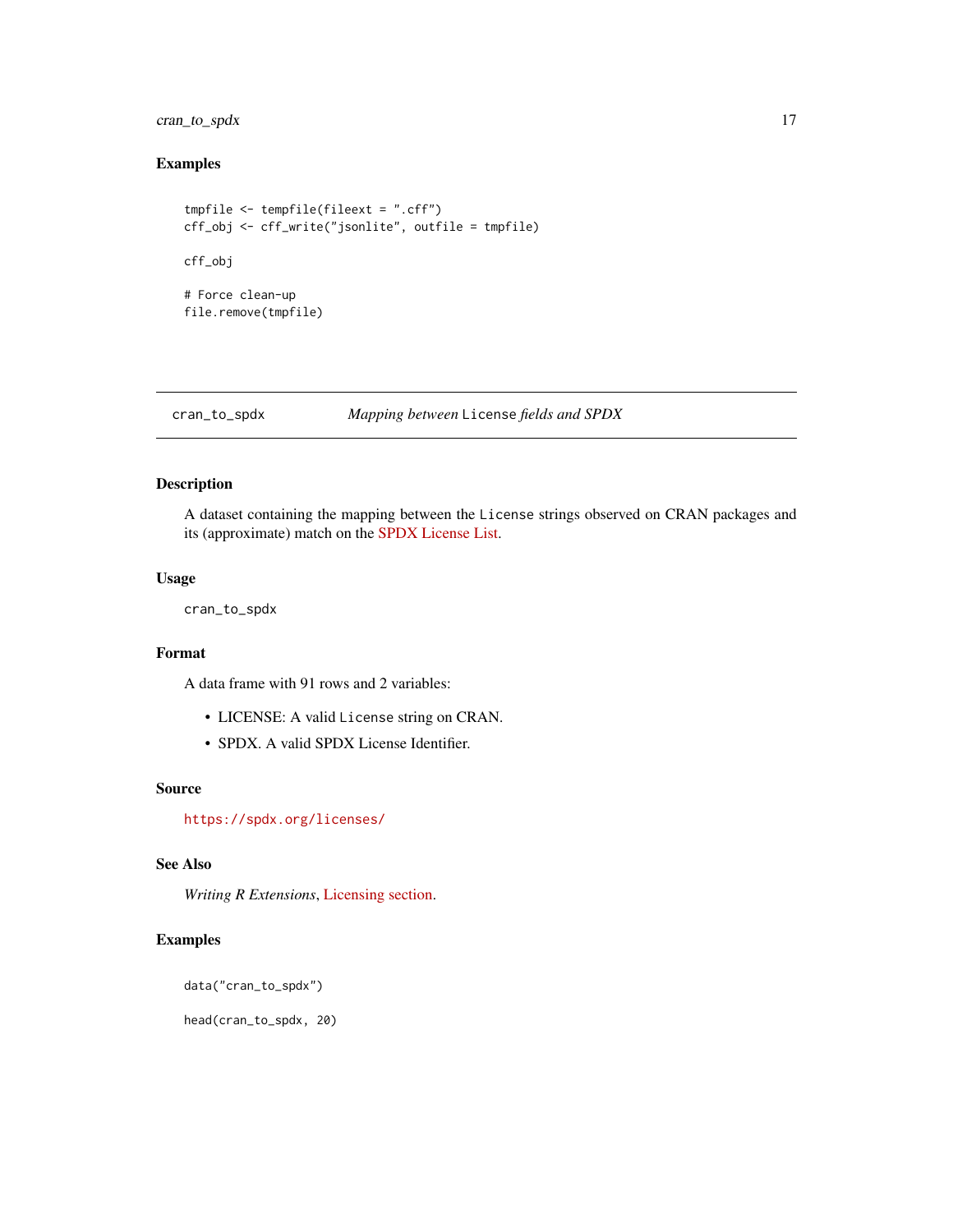<span id="page-17-1"></span><span id="page-17-0"></span>

#### Description

Creates a .bib file from a bibentry object(s)

# Usage

```
write_bib(x, file = NULL, append = FALSE, verbose = TRUE, ascii = FALSE)
```
# Arguments

| $\mathsf{x}$ | A bibentry object created with:                                     |
|--------------|---------------------------------------------------------------------|
|              | • cff_extract_to_bibtex(), cff_to_bibtex()                          |
|              | • $citation()$ or bibentry()                                        |
| file         | Name of the file. If NULL it would display the lines to be written. |
| append       | Whether to append the entries to an existing file or not.           |
| verbose      | Display informative messages                                        |
| ascii        | Whether to write the entries using ASCII characters only or not.    |

# Details

For security reasons, if the file already exists the function would create a backup copy on the same directory.

# See Also

[knitr::write\\_bib\(\)](#page-0-0) and the following packages:

- [bibtex](https://github.com/ropensci/bibtex) package.
- [RefManageR](https://github.com/ropensci/RefManageR) package.
- [rbibutils](https://github.com/GeoBosh/rbibutils/)

Other bibtex: [cff\\_extract\\_to\\_bibtex\(](#page-5-1)), [cff\\_to\\_bibtex\(](#page-12-1)), [encoded\\_utf\\_to\\_latex\(](#page-0-0))

```
bib <- bibentry("Misc",
  title = "My title",
  author = "Fran Pérez"
\mathcal{L}write_bib(bib)
write_bib(bib, ascii = TRUE)
```